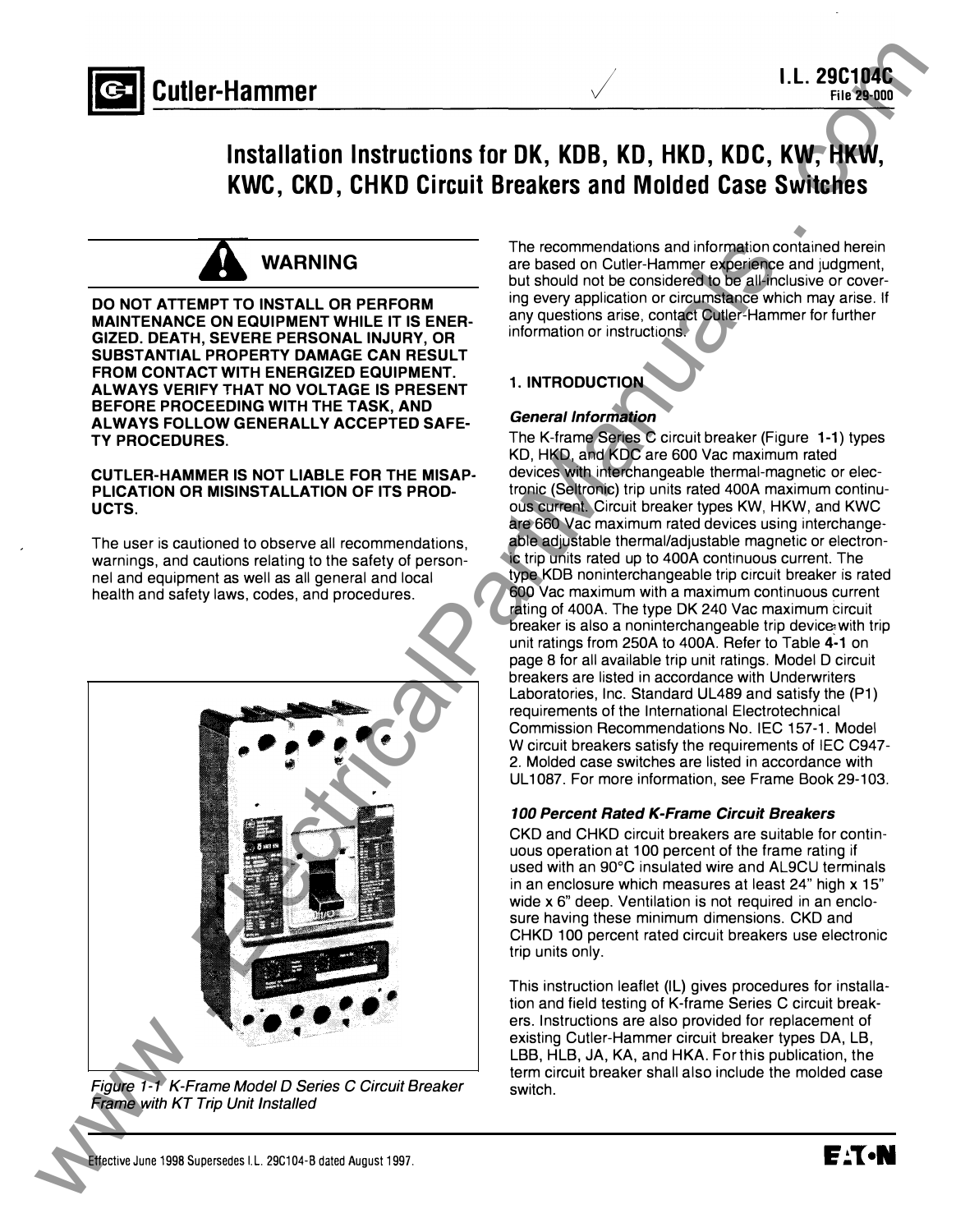# Pan Head Screws ./  $\overline{\phantom{a}}$ Flat Head, Thread Forming Screws

Figure 2-1 Cover Mounting Hardware



l.l. 29C1 04C

Figure 2-3 Terminal Cover Installation



## 2. INSTALLATION

The installation procedure consists of inspecting the circuit breaker and, as applicable, installing the trip unit and rating plug, accessories, interphase barriers, and terminals; mounting the circuit breaker; connecting the line and load conductors; torquing terminals; and attaching terminal shields. Circuit breaker frames, trip units, rating plugs, accessories, mounting hardware, and unmounted terminals may be supplied in separate packages. To install the circuit breaker, perform the following steps.

## NOTICE

If circuit breaker is replacing a DA, JA, KA, HKA, LB, LBB, or HLB circuit breaker, refer to section 3 of this instruction leaflet.

OK and KDB circuit breakers are factory sealed for reverse feed applications under UL489. UL requires that internal accessories be installed at the factory in these types of circuit breakers.

## NOTICE

If required, internal accessory installation in any type of circuit breaker should be done before the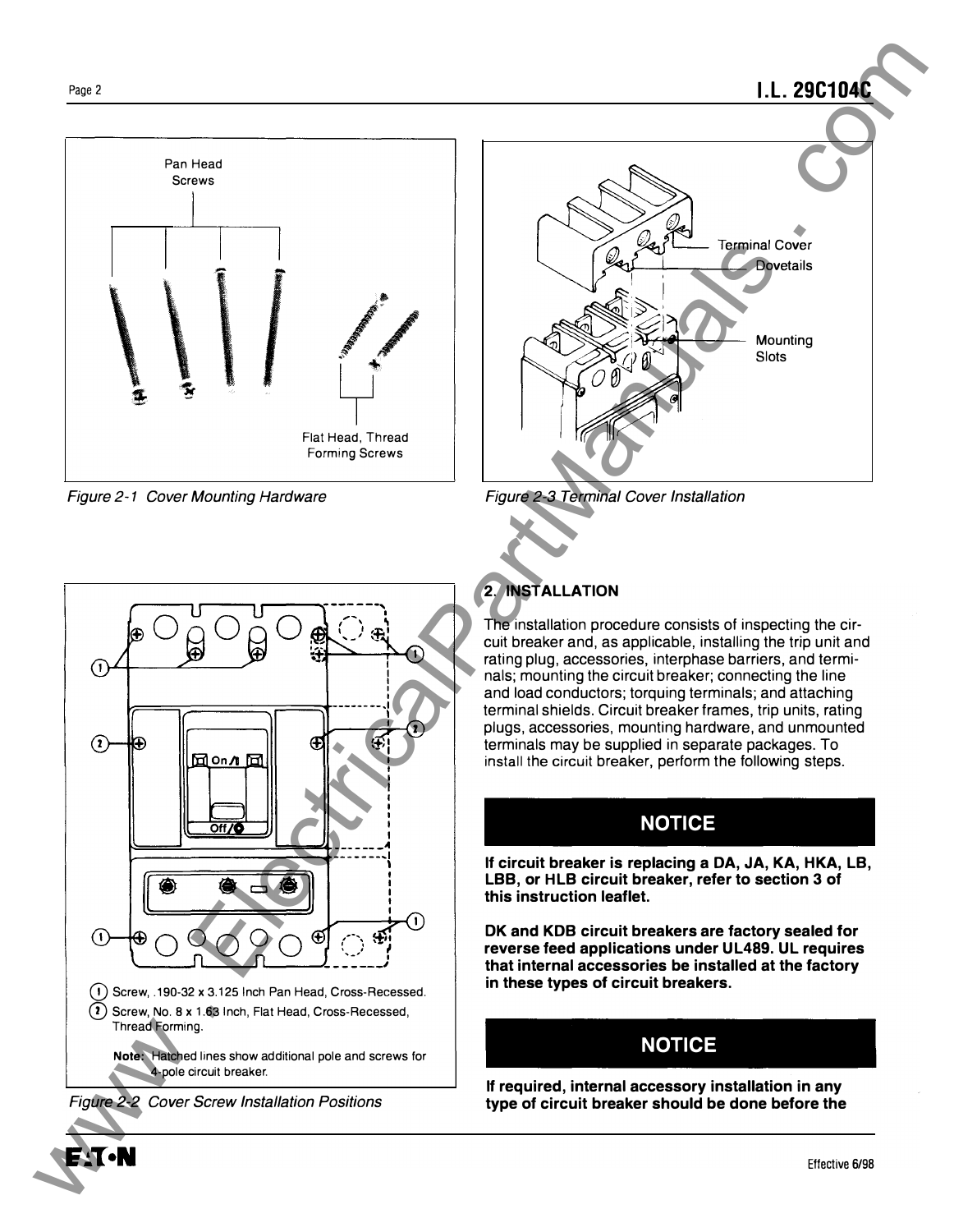#### circuit breaker is mounted and connected. Refer to individual accessory instruction leaflets.

2-1. Make sure that the circuit breaker is suitable for the intended installation by comparing nameplate data with existing equipment ratings and system requirements. Inspect the circuit breaker for completeness, and check for damage before mounting. Uninstalled cover mounting hardware is supplied in a plastic bag with the circuit breaker frame. (See Figure 2-1.)

2-2. Remove installed cover screws and cover.



The circuit breaker handle must be in the tripped or OFF position to remove the cover. Instructions for installing the trip unit and accessories are supplied with the devices.

2-3. If not already installed, mount trip unit and accessories (if required) in circuit breaker frame. Rating plug must be installed in Seltronic trip units.



WHEN REMOVED AND REINSTALLED, THREAD-FORMING SCREWS WILL TRY TO REFORM THE THREADS IN THE BASE. CARE SHOULD BE TAKEN EVERY TIME A THREAD-FORMING SCREW IS USED TO ENSURE THE SCREW STARTS IN THE ORIGINAL THREADS. DAMAGED THREADS CAN RESULT IN IMPROPER CIRCUIT BREAKER COVER RETENTION.

2-4. Replace cover and install pan-head screws followed by thread-forming screws as shown in Figure 2-2.

2-5. If not already installed, mount terminals as shown in Figure 2-4. Secure the terminals to the circuit breaker using a 7/32-inch socket wrench, and torque to 6-8 lb-ft (8-11 N.m). After mounting the circuit breaker and before installation of the conductors, the terminal mounting screw can be checked or retightened through the terminal when the conductor screw is removed. If Warning label is supplied with terminal, place on upper portion of circuit breaker cover.



THE VOLTAGE IN ENERGIZED EQUIPMENT CAN



Figure 2-4 Terminal Installation

CAUSE DEATH OR SEVERE PERSONAL INJURY. BEFORE MOUNTING THE CIRCUIT BREAKER IN AN ELECTRICAL SYSTEM, MAKE SURE THERE IS NO VOLTAGE PRESENT WHERE WORK IS TO BE PER-FORMED. SPECIAL ATTENTION SHOULD BE PAID TO REVERSE FEED APPLICATIONS TO ENSURE NO VOLTAGE IS PRESENT.

## NOTICE

Depending on the equipment configuration, the circuit breaker can be mounted using different styles of hardware. The following steps describe how to mount the circuit breaker using standard hardware. When special hardware is needed (for example, with the electrical operator), the instruction leaflet describing the accessory also describes the special mounting arrangements.

2-6. To mount the circuit breaker, perform the following steps:

a. For individual surface mounting, drill mounting panel using the drilling plan shown in Figure 2-5. For panelboard mounting, only load end support mounting

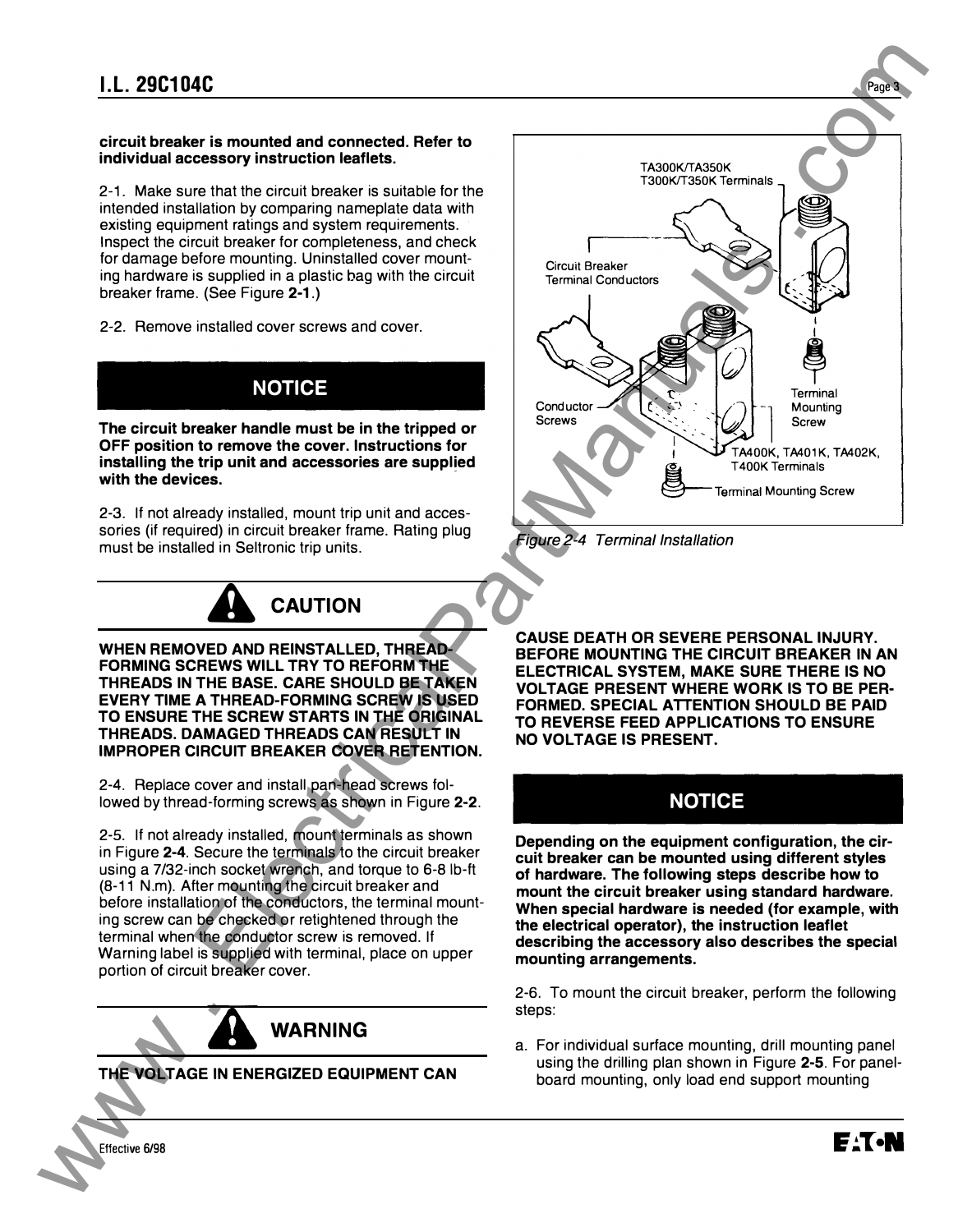

Figure 2-5 Circuit Breaker Mounting Bolt Drilling Plans

holes are required. For deadfront cover applications, cut out cover to correct escutcheon dimensions, see Figure 2-6.

- b. If circuit breaker includes factory or field installed internal accessories, make sure accessory wiring can be reached when the circuit breaker is mounted.
- c. Position circuit breaker on mounting surface.

## **NOTICE**

Labels with accessory connection schematic diagrams are provided on the side of the circuit breaker. A note should be made of the diagrams if the labels cannot be seen when the circuit breaker is mounted.

d. Install circuit breaker mounting screws, washers, and nuts. Tighten screws firmly, but do not exceed 28 pounds-inches (3 N.m.).

## **CAUTION**

WHEN ALUMINUM CONDUCTORS ARE USED, THE APPLICATION OF A SUITABLE JOINT COMPOUND IS RECOMMENDED TO REDUCE THE POSSIBILITY WHEN ALUMINUM C<br>APPLICATION OF A<br>IS RECOMMENDED



l.l. 29C1 04C

Figure 2-6 Circuit Breaker Escutcheon Dimensions for 3- and 4-Pole Circuit Breakers

OF TERMINAL OVERHEATING. OVERHEATING CAN CAUSE NUISANCE TRIPPING AND DAMAGE TO THE CIRCUIT BREAKER.

## **NOTICE**

When a dual conductor terminal (Catalog No. TA401K, TA400K, or T400K) is installed on the circuit breaker and a single conductor is used, the conductor should be installed in the terminal opening nearest to the circuit breaker terminal mounting conductor.

2-7. Connect line and load conductors and accessory leads.

2-8. When step-type terminals (Cat. No. T A400K, TA401K, TA402K, and T400K) are used, terminal shields (supplied with the terminals) must be installed on the circuit breaker (Figure 2-3). Warning label supplied with the kit must be attached to the circuit breaker front cover.

2-9. If required, install terminal shield on circuit breaker cover with mounting screws provided.

2-10. After the circuit breaker is installed, check all mounting hardware and terminal connecting hardware for correct torque loading. Torque values for line/load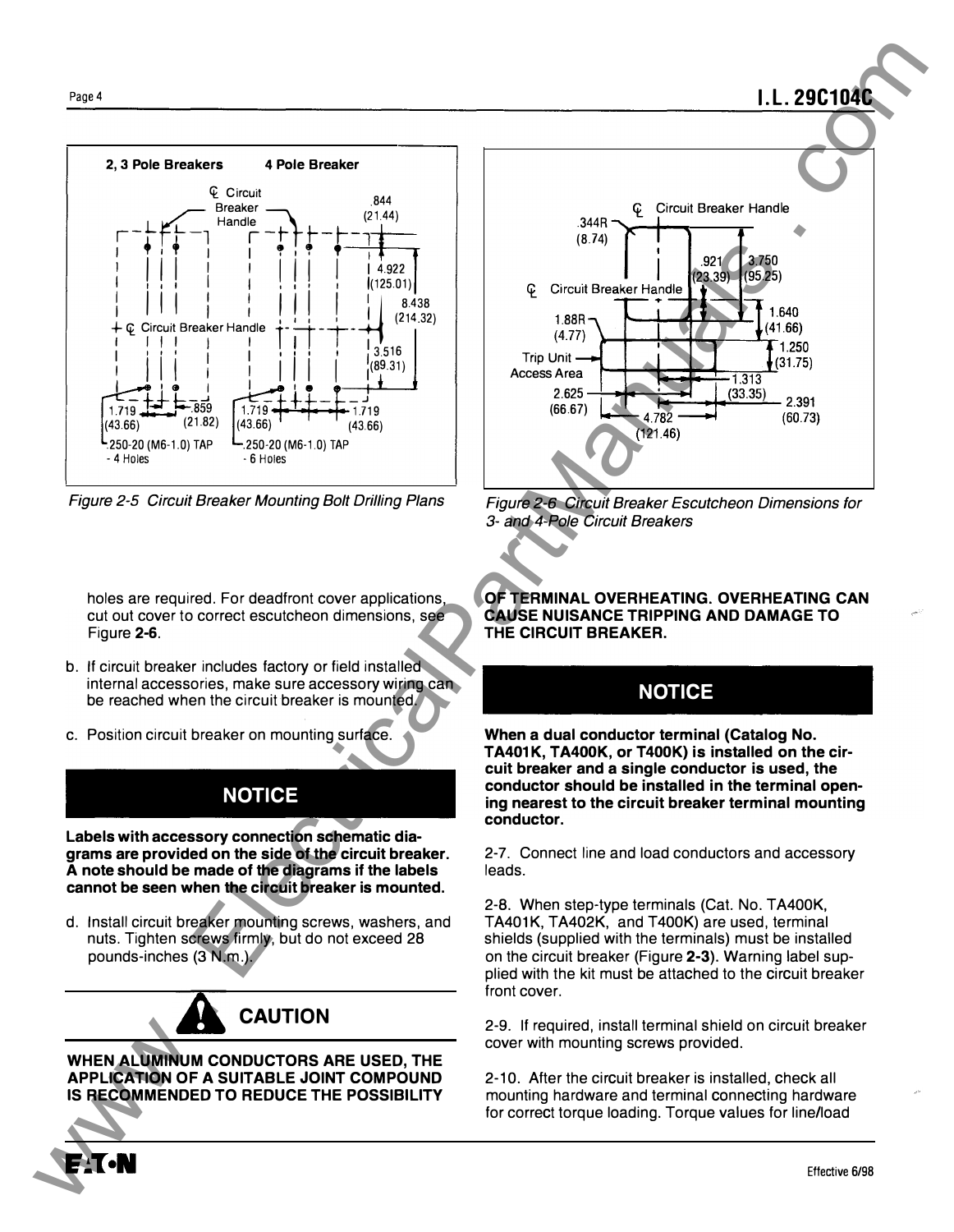#### Table 2-1 Terminal Types

|       | Table 2-1 Terminal Types                                     |                              |                                                                                                                                                                                                                                                                        |                                |                     |                                    | ALWAYS FOLLOW GENERALLY ACCEPTED SAFE-                                                                                                                                                                                                                                                                                                                       |
|-------|--------------------------------------------------------------|------------------------------|------------------------------------------------------------------------------------------------------------------------------------------------------------------------------------------------------------------------------------------------------------------------|--------------------------------|---------------------|------------------------------------|--------------------------------------------------------------------------------------------------------------------------------------------------------------------------------------------------------------------------------------------------------------------------------------------------------------------------------------------------------------|
|       | <b>Terminal Terminal</b><br><b>Cat. No. Material</b><br>Body | <b>Screw</b><br>Head<br>Type | <b>AWG</b><br><b>Wire</b><br>Range                                                                                                                                                                                                                                     | <b>Metric</b><br>Wire<br>Range | Wire<br><b>Type</b> | Torque<br>Value<br>lb-in<br>(N.m.) | TY PROCEDURES.                                                                                                                                                                                                                                                                                                                                               |
|       | TA300K Aluminum Socket                                       |                              | $3-350(1)$                                                                                                                                                                                                                                                             | $35 - 185$                     | Cu/Al               | 275(31)                            | <b>NOTICE</b>                                                                                                                                                                                                                                                                                                                                                |
|       |                                                              |                              | TA350K Aluminum Socket 250-500(1)                                                                                                                                                                                                                                      | 120-240                        | Cu/Al               | 375 (42)                           |                                                                                                                                                                                                                                                                                                                                                              |
|       | TA400K Aluminum Socket                                       |                              | $3/0 - 250(2)$                                                                                                                                                                                                                                                         | $95-120(2)$                    | Cu/Al               | 275 (31)                           | When replacing an existing circuit breaker of the<br>types listed above, make sure the voltage, continu-                                                                                                                                                                                                                                                     |
|       | TA401K Aluminum Socket                                       |                              | 250(2)                                                                                                                                                                                                                                                                 | 120(2)                         | Cu/Al               | 275 & 375                          | ous current, and interrupting rating of the new cir-                                                                                                                                                                                                                                                                                                         |
|       |                                                              |                              | or                                                                                                                                                                                                                                                                     | or                             |                     | (31 & 42)                          | cuit breaker is suitable.                                                                                                                                                                                                                                                                                                                                    |
|       |                                                              |                              | 500(1)                                                                                                                                                                                                                                                                 | 240(1)                         | Cu/Al               | 375 (42)                           | 3-1. If existing circuit breaker is equipped with a handle                                                                                                                                                                                                                                                                                                   |
|       | TA402K Aluminum Socket                                       |                              | 500-750(1)                                                                                                                                                                                                                                                             | 240-300                        | Cu/Al               | 550 (62)                           | mechanism, remove the mechanism. Refer to Frame                                                                                                                                                                                                                                                                                                              |
| T300K | Copper                                                       | Socket                       | $3-350(1)$                                                                                                                                                                                                                                                             | $35 - 185$                     | Cu Only             | 275 (31)                           | Book 29-103 for ordering information on new handle<br>mechanisms.                                                                                                                                                                                                                                                                                            |
| T350K | Copper                                                       | Socket                       | $250 - 500(1)$                                                                                                                                                                                                                                                         | 120-240                        | Cu Only             | 375 (42)                           |                                                                                                                                                                                                                                                                                                                                                              |
| T400K | Copper                                                       |                              | Socket 3/0-250(2) 95-120(2) Cu Only 275 (31)                                                                                                                                                                                                                           |                                |                     |                                    | 3-2. Disconnect accessory electrical leads and main<br>conductors.                                                                                                                                                                                                                                                                                           |
|       | breaker nameplate.                                           |                              | terminals are given in Table 2-1 and on the circuit                                                                                                                                                                                                                    |                                |                     |                                    | impede removal of the circuit breaker.<br>3-4. Remove circuit breaker from installation.<br>3-5. Install K-Frame Series C circuit breaker that has                                                                                                                                                                                                           |
|       | <b>LBB, AND HLB</b>                                          |                              | 3. REPLACEMENT OF EXISTING CUTLER-HAMMER<br>CIRCUIT BREAKERS TYPES DA, JA, KA, HKA, LB,<br>Although the physical size of the K-frame Series C cir-<br>cuit breakers is the same as the DA, JA, KA, HKA, LB,<br>LBB, and HLB family, there are certain differences that |                                |                     |                                    | been prepared using steps 2-1 through 2-3 to fit installa-<br>tion requirements given below.<br><b>Panelboard Installation</b><br>Two types of panelboard construction/circuit breaker<br>mounting arrangements are covered in the following<br>procedures: convertible distribution panels (CDP),<br>where the circuit breakers are mounted in a dual hori- |
|       |                                                              |                              | must be considered when making replacements.<br>• Circuit breaker mounting details, panel cutouts, and<br>terminal centerline locations are identical.                                                                                                                 |                                |                     |                                    | zontal arrangement; and other panelboard construc-<br>tions, where the existing circuit breaker is used as a<br>main disconnect and mounted vertically.                                                                                                                                                                                                      |
|       |                                                              |                              | • Handle locations, handle throw, and terminal connec-<br>tion details are different. Therefore, existing handle<br>mechanisms and externally-mounted accessories,                                                                                                     |                                |                     |                                    | <b>CAUTION</b>                                                                                                                                                                                                                                                                                                                                               |
|       |                                                              |                              | including electrical operator, key interlocks, etc., must<br>be replaced or mounting details modified. Consult<br>Cutler-Hammer for additional information.                                                                                                            |                                |                     |                                    | TO AVOID OVERHEATING, DO NOT INSTALL K-<br><b>FRAME SERIES C CIRCUIT BREAKERS WITH TRIP</b><br>UNITS RATED ABOVE 225A ON EXISTING 225A JA,<br>KA, OR HKA PANELBOARD CONNECTING STRAPS.                                                                                                                                                                       |
|       |                                                              |                              |                                                                                                                                                                                                                                                                        | WARNING                        |                     |                                    |                                                                                                                                                                                                                                                                                                                                                              |
|       |                                                              |                              | DO NOT ATTEMPT TO INSTALL OR PERFORM                                                                                                                                                                                                                                   |                                |                     |                                    | <b>NOTICE</b>                                                                                                                                                                                                                                                                                                                                                |

#### 3. REPLACEMENT OF EXISTING CUTLER-HAMMER CIRCUIT BREAKERS TYPES DA, JA, KA, HKA, LB, LBB, AND HLB

- Circuit breaker mounting details, panel cutouts, and terminal centerline locations are identical.
- Handle locations, handle throw, and terminal connection details are different. Therefore, existing handle mechanisms and externally-mounted accessories including electrical operator, key interlocks, etc., must be replaced or mounting details modified. Consult Cutler-Hammer for additional information.

## WARNING

#### NOTICE

#### Pane/board Installation



### NOTICE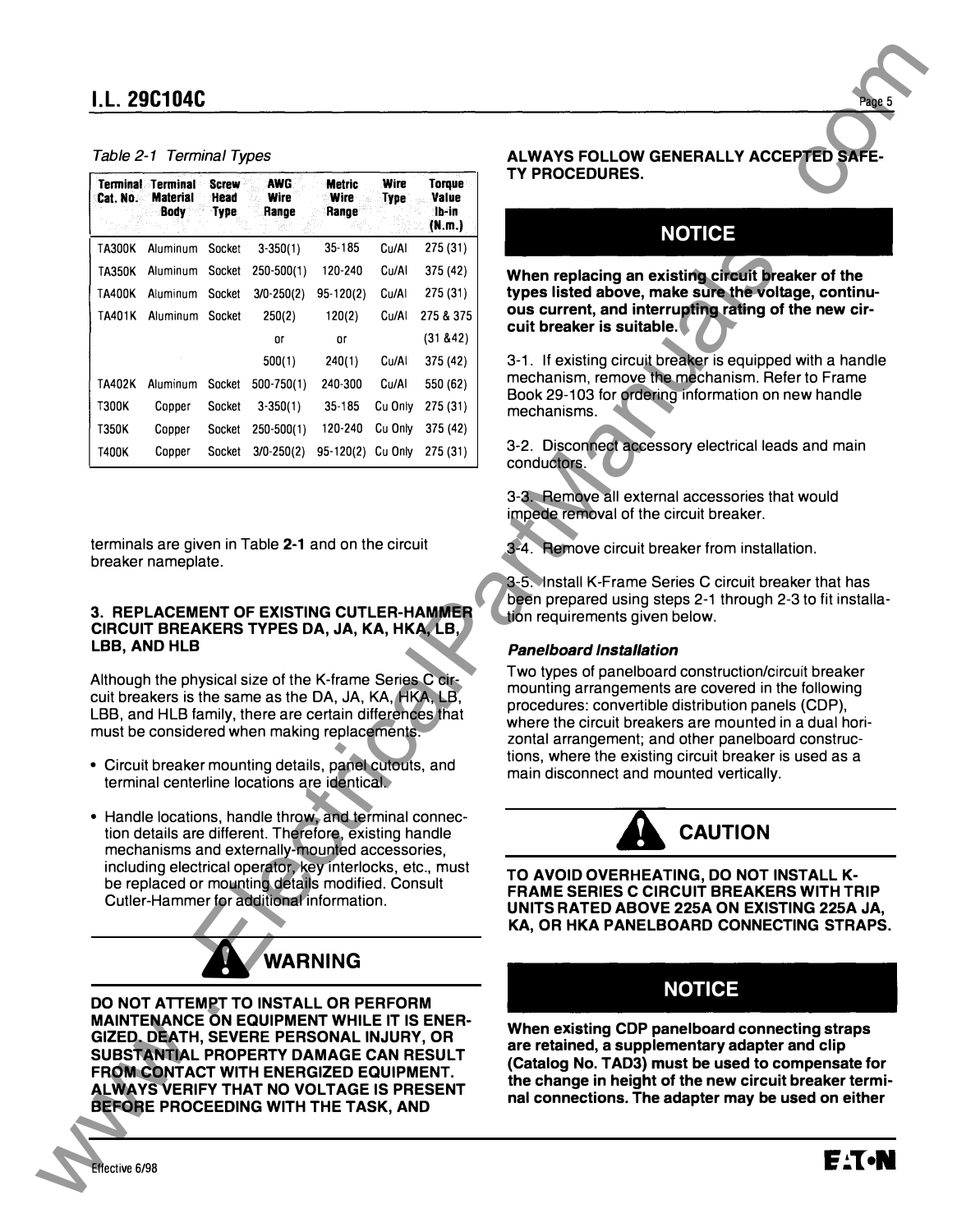side of the circuit breaker terminal mounting conductor permitting continued use of top or bottom mounted connecting straps. If Series C panelboard connecting straps that mount from the rear of the circuit breaker are used, the adapter is not required.

3-6. When required, position the TAD3 adapter under those circuit breaker terminal connectors that will be bolted to the panelboard connecting straps. Secure adapters with the spring clips supplied. Refer to instructions supplied with adapter.

3-7. Position circuit breaker in correct location on panelboard chassis.

3-8. Install socket-head bolts through circuit breaker terminal connectors and screw into panelboard connecting straps. Torque to 120 pound-inches (16.9 N.m).

3-9. Install circuit breaker mounting screws, washers, and nuts in load end of circuit breaker. Tighten screws firmly, but do not exceed 28 pound-inches (3 N.m.).

3-10. After mounting the circuit breaker, refer to section 2 for instructions how to connect main conductors and accessory leads, as required.

#### Individually Mounted Devices

With the change in height of the circuit breaker terminal connector, K-frame Series C circuit breakers can be used to replace individually mounted existing types DA, JA, KA, HKA, LB, LBB, and HLB circuit breakers only when the following conditions are considered:

#### Fixed Rear Connecting Studs

New Series C fixed rear connecting studs will be required. Refer to Frame Book 29-103 for ordering information.

#### Plug-In Support Blocks

New male plug-in adapters will be required. Existing stationary support block receptacles can be used with new Series C male plug-in adapters. Refer to Frame Book 29-103 for ordering information.

#### Front or Rear Connected Bus Bars

Use existing connecting details coupled with K-Frame terminal adapter kit (Catalog No. TAD3).

#### 4. MANUAL OPERATION, AND THERMAL-MAGNETIC TRIP UNIT ADJUSTMENT

#### Manual Operation

Manual operation of the circuit breaker is controlled by the circuit breaker handle and the PUSH-TO-TRIP but-



#### Circuit Breaker Reset

After an automatic or accessory initiated trip, or a manual PUSH-TO-TRIP operation, the circuit breaker is reset by moving the circuit breaker handle to the extreme OFF position.

## NOTICE

In the event of a thermal trip in a thermal magnetic type trip unit, the circuit breaker cannot be reset until the thermal element in the trip unit cools. A circuit breaker with an electronic type trip unit can be reset immediately.

No circuit breaker should be reclosed until the cause of trip is known and the situation rectified.



Figure 4-1 Circuit Breaker Manual Controls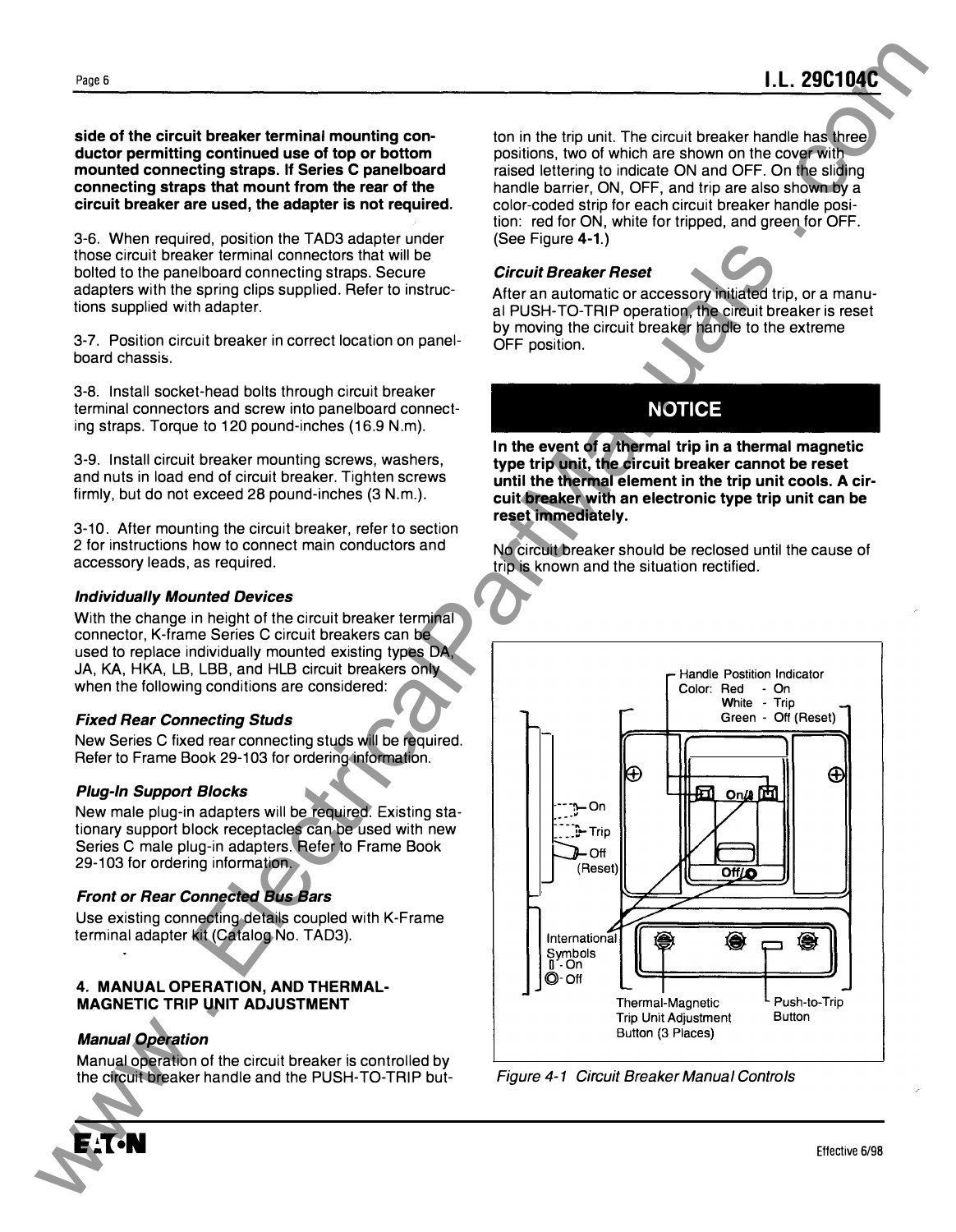#### PUSH-TO-TRIP Button

The PUSH-TO-TRIP button checks the circuit breaker tripping function and is used to periodically exercise the operating mechanism in thermal-magnetic trip units. The button is designed to be operated by a small screwdriver. The rating plug in Seltronic trip units is the PUSH-TO-TRIP button and is operated by finger pressure. There is no PUSH-TO-TRIP button in the molded case switch.

#### Thermal-Magnetic Trip Unit Adjustment

The magnetic element of each pole of the trip unit can be adjusted by rotating the adjustment buttons on the front face of the trip unit with a screwdriver. The buttons have several settings as indicated on the nameplate with values in multiples of the trip unit ampere rating  $(I_{1h})$ as shown in Figure 4-2. To adjust the setting, rotate each button clockwise until arrow button points to desired setting.

#### Interchangeable Trip Units

For additional information on thermal-magnetic trip units, refer to I.L. 29C603, and for electronic (Seltronic) trip units, refer to I.L. 29C604. (IL supplied with trip unit.)

#### 5. INSPECTION AND FIELD TESTING

Series C molded case circuit breakers are designed to provide years of almost maintenance-free operation. The following procedure describes how to inspect and test a circuit breaker in service.

#### Inspection and Field Testing

Circuit breakers in service should be inspected periodically. The inspection should include the following checks 5-1 through 5-8.



Figure 4-2 Trip Unit Magnetic Adjustment Buttons



Page 7

THE VOLTAGES IN ENERGIZED EQUIPMENT CAN CAUSE DEATH OR SEVERE PERSONAL INJURY. BEFORE INSPECTING THE CIRCUIT BREAKER IN AN ELECTRICAL SYSTEM, MAKE SURE THERE IS NO VOLTAGE PRESENT WHERE WORK IS TO BE PERFORMED. SPECIAL ATTENTION SHOULD BE PAID TO REVERSE FEED APPLICATIONS TO ENSURE NO VOLTAGE IS PRESENT.



#### SOME COMMERCIAL CLEANING AGENTS WILL DAMAGE THE NAMEPLATES OR MOLDED PARTS. MAKE SURE THAT CLEANING AGENTS OR SOL-VENTS USED TO CLEAN THE CIRCUIT BREAKER ARE SUITABLE FOR THE JOB.

5-1. Remove dust, dirt, soot, grease, or moisture from the surface of the circuit breaker using a lint-free dry cloth, brush, or vacuum cleaner. Do not blow debris into circuit breaker. If contamination is found, look for the source and eliminate the problem.

5-2. Switch circuit breaker to ON and OFF several times to be sure that the mechanical linkages are free and do not bind. If mechanical linkages are not free, replace circuit breaker.

## NOTICE

On molded case switches, there is no PUSH-TO TRIP feature. Omit step 5-3 when installing a molded case switch and proceed with step 5-4.

5-3. With the circuit breaker in the ON position, press the PUSH-TO-TRIP button to mechanically trip the circuit breaker. Trip, reset, and switch circuit breaker ON several times. If mechanism does not reset each time the circuit breaker is tripped, replace the circuit breaker.

5-4. Check base, cover, and operating handle for cracks, chipping, and discoloration. Circuit breakers should be replaced if cracks or severe discoloration is found.

5-5. Check terminals and connectors for looseness or signs of overheating. Overheating will show as discoloration, melting, or blistering of conductor insulation, or